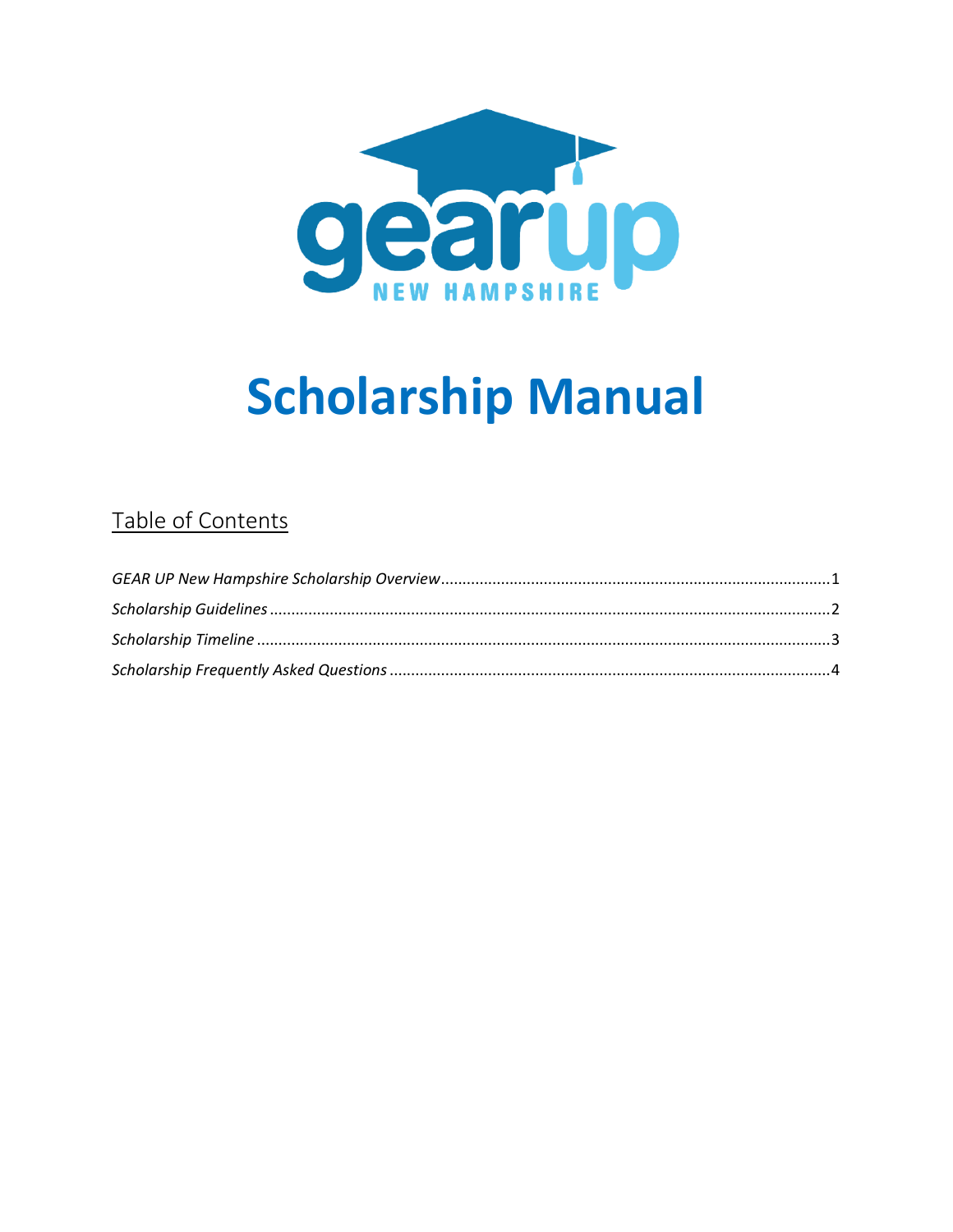# <span id="page-1-0"></span>*GEAR UP New Hampshire Scholarship Overview*

## **Description**

Gaining Early Awareness and Readiness for Undergraduate Programs (GEAR UP) is a federal program designed to provide early intervention services and programs to students in middle school and high school. The mission of GEAR UP is to significantly increase the number of students who are prepared to enter and succeed in postsecondary education. The GEAR UP New Hampshire program has set several goals to achieve this mission. To accomplish this mission GEAR UP New Hampshire will; bridge high schools, businesses and colleges to better prepare students for success, create a college going culture in our communities, and design an academic model that promotes college enrollment and preparedness so that every student embraces the idea that college is possible.

## **Eligibility**

General eligibility requirements include:

- Must have participated in GEAR UP activities as a cohort student of one of GEAR UP New Hampshire designated partner schools: Stewartstown Community School, Colebrook Academy, Pittsburg School (High), Franklin High School, Franklin Middle School, Claremont Middle School, Stevens High School, Berlin Middle School, Berlin Senior High School, Whitefield Elementary School, White Mountains Regional High School, Lisbon Regional School, Laconia High School, and Laconia Middle School.
	- $\circ$  To be considered a cohort student, students must be in the eligible grade level, 7<sup>th</sup> and 8<sup>th</sup> grade, starting with the academic year 2017-2018.
- Any additional students who are the same grade level of students in cohort and begin attending the school at which the cohort began to receive GEAR UP services are eligible.
- Possession of a high school diploma or state recognized equivalent.
- Scholarships will only be awarded to students that are pursuing first time undergraduate degrees. This includes certificates that are stackable leading to an associate's degree, associates degrees, and bachelor's degrees.
- Be eligible for Federal Student Aid and have completed the FAFSA
- Be less than 22 years old when first awarded the scholarship.
- Accepted into or enrolled in a program of undergraduate instruction at an institution of higher education located within New Hampshire's borders.
- Be a U.S. citizen, permanent resident, or approved refugee

#### **Award Amount**

The maximum annual GEAR UP award is determined by GEAR UP New Hampshire each year and must be at least equal to the overall minimum Federal Pell Grant award amount for the corresponding award year as determined by the U.S. Department of Education. The GEAR UP award amount may vary from year to year depending on the annual Pell Grant award. Factors that may affect the annual award amounts are: availability of GEAR UP New Hampshire funds, changes in federal or state regulations, and number of eligible applicants. The average total award will be up to \$7,000. Scholarship award amounts after year one of the scholarship will be subject to availability of funding and the number of eligible applicants.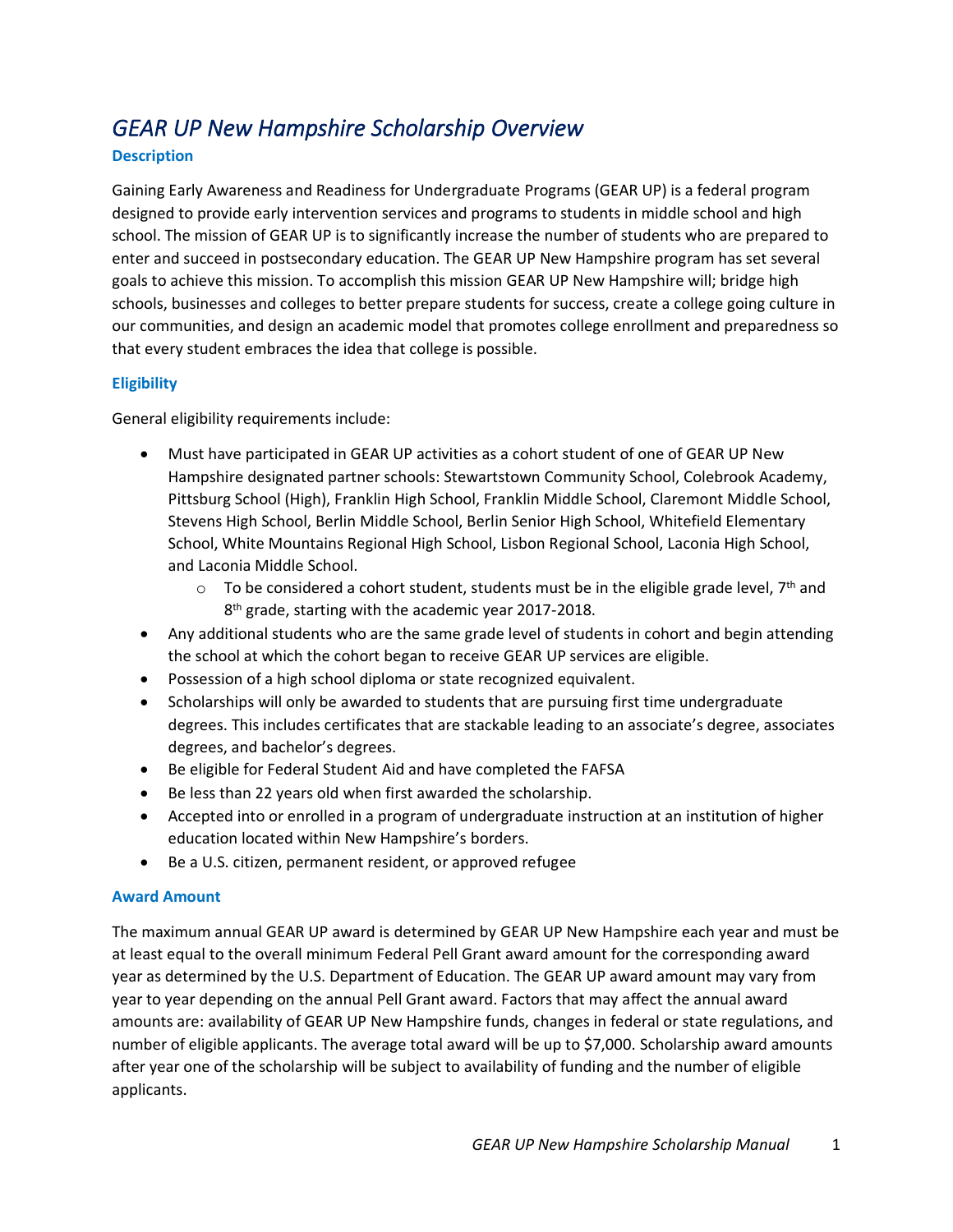*\*Note: GEAR UP scholarship, provided under section 404E of the HEA, may not be considered in the determination of a student's eligibility for other grant assistance provided under title IV of the HEA, except that in no case may the total amount of student financial assistance awarded to a student under the title IV of the HEA exceed the student's total cost of attendance.*

# <span id="page-2-0"></span>*Scholarship Guidelines*

# **Maximum Years of Eligibility**

Pending funding availability, eligible students may receive up to eight academic terms of GEAR UP New Hampshire Scholarship funding based on a semester system.

## **Packaging the Scholarship**

When packaging the GEAR UP New Hampshire Scholarship, the scholarship will be applied in the following order:

- Federal Pell Grant
- Other public or private grants, scholarships, or tuition discounts
- GEAR UP New Hampshire Scholarship
- Other financial assistance, such as loans or work study

## **Transfer Students**

GEAR UP New Hampshire Scholarship recipients are permitted to transfer from one eligible institution to another and maintain the scholarship. However, it is the GEAR UP New Hampshire Scholarship recipient's responsibility to notify GEAR UP New Hampshire of the intent to transfer to another institution. The award amount may adjust due to the change of institution.

#### **Scholarship Request and Disbursement Process for Students**

For GEAR UP New Hampshire Scholarship funding, eligible students must apply online using the GEAR UP New Hampshire Scholarship Portal located on the Kaleidoscope platform.

Once the application is submitted, GEAR UP New Hampshire will contact the student's institution of higher education to verify enrollment and completion of FAFSA. Pending verification of eligibility GEAR UP New Hampshire will send scholarship funds to the identified institution.

#### **Payment Request Procedure for Institutions of Higher Education**

GEAR UP New Hampshire Scholarship data is compiled and loaded into the Institutional Payment and Data form. Payment and Data forms are then sent to institutions of higher education for verification.

Institutions must verify information submitted by students. Institutions will need to provide the following additional details about each student:

- Institution of Higher Education
- First five digits of Social Security Number
- Enrollment status (full time,  $\frac{3}{4}$  time,  $\frac{1}{2}$  time, less than  $\frac{1}{2}$  time or not enrolled)
- Expected Family Contribution (EFC)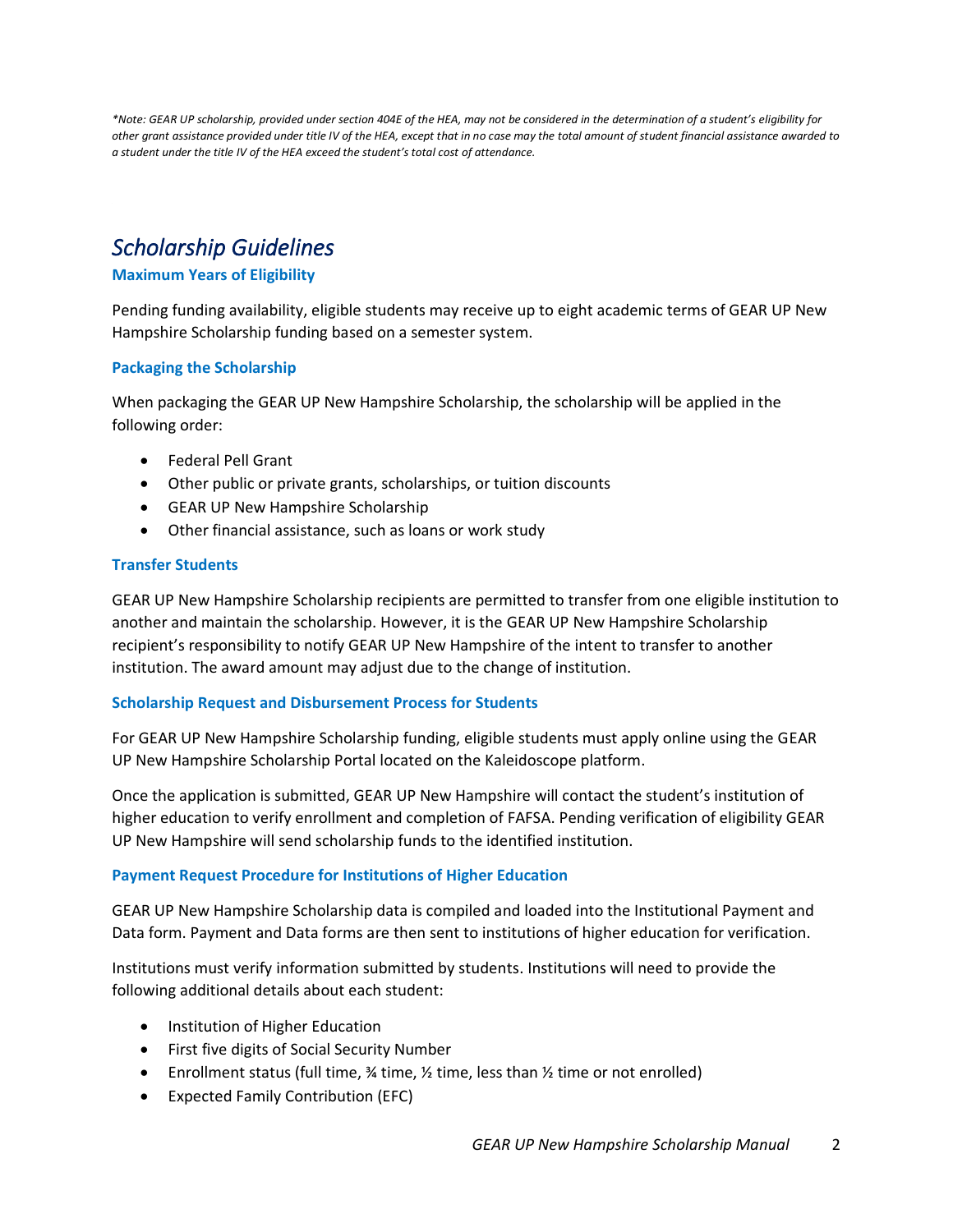- Pell Grant Eligible (yes or no)
- Institutional aid amount

Institutions must certify the information on the Payment and Data form by providing the phone number, printed name, email address and signature of the certifying official, as well as the date. In addition, the certifying official must confirm electronic funds information for the institution.

The Payment and Data form must be completed for each academic term that GEAR UP students are enrolled at an institution.

<span id="page-3-0"></span>Payment disbursement will be processed only after the institution submits the Payment and Data form to GEAR UP New Hampshire. GEAR UP New Hampshire will send payment to the institution in the amount of the academic term award for **all** eligible students enrolled at the institution. GEAR UP New Hampshire will also provide a roster listing the name of each eligible student as well as the academic term amount for each student.

# *Scholarship Timeline*

# **First GEAR UP New Hampshire Cohort Graduating in 2022**

- First scholarships will be awarded in the fall 2022 semester
- Final scholarship will be awarded in the spring 2026 semester

# **Second GEAR UP New Hampshire Cohort Graduating in 2023**

- First scholarships will be awarded in the fall of 2023
- Final scholarships will be awarded in the spring of 2027

# **Annual Timeline**

| April     | GEAR UP New Hampshire Scholarship Portal opens. Students may access the portal at<br>TBD.                                                                                                                                                                                                   |
|-----------|---------------------------------------------------------------------------------------------------------------------------------------------------------------------------------------------------------------------------------------------------------------------------------------------|
| July      | GEAR UP New Hampshire verifies the fall enrollment data of eligible students by sending<br>the Payment and Data form to each higher education institution. If you miss the<br>application deadline, please contact GEAR UP New Hampshire for special consideration<br>at info@gearupnh.org. |
| August    | Each higher education institution that enrolls GEAR UP New Hampshire students<br>completes and submits the Payment and Data form to GEAR UP New Hampshire.                                                                                                                                  |
| September | GEAR UP New Hampshire will disburse payment to each institution for its enrolled and<br>eligible GEAR UP students (fall academic semester).                                                                                                                                                 |
| December  | GEAR UP New Hampshire verifies the spring enrollment of eligible students by sending<br>the Payment and Data form to each institution that is expected to enroll eligible<br>students during the spring term.                                                                               |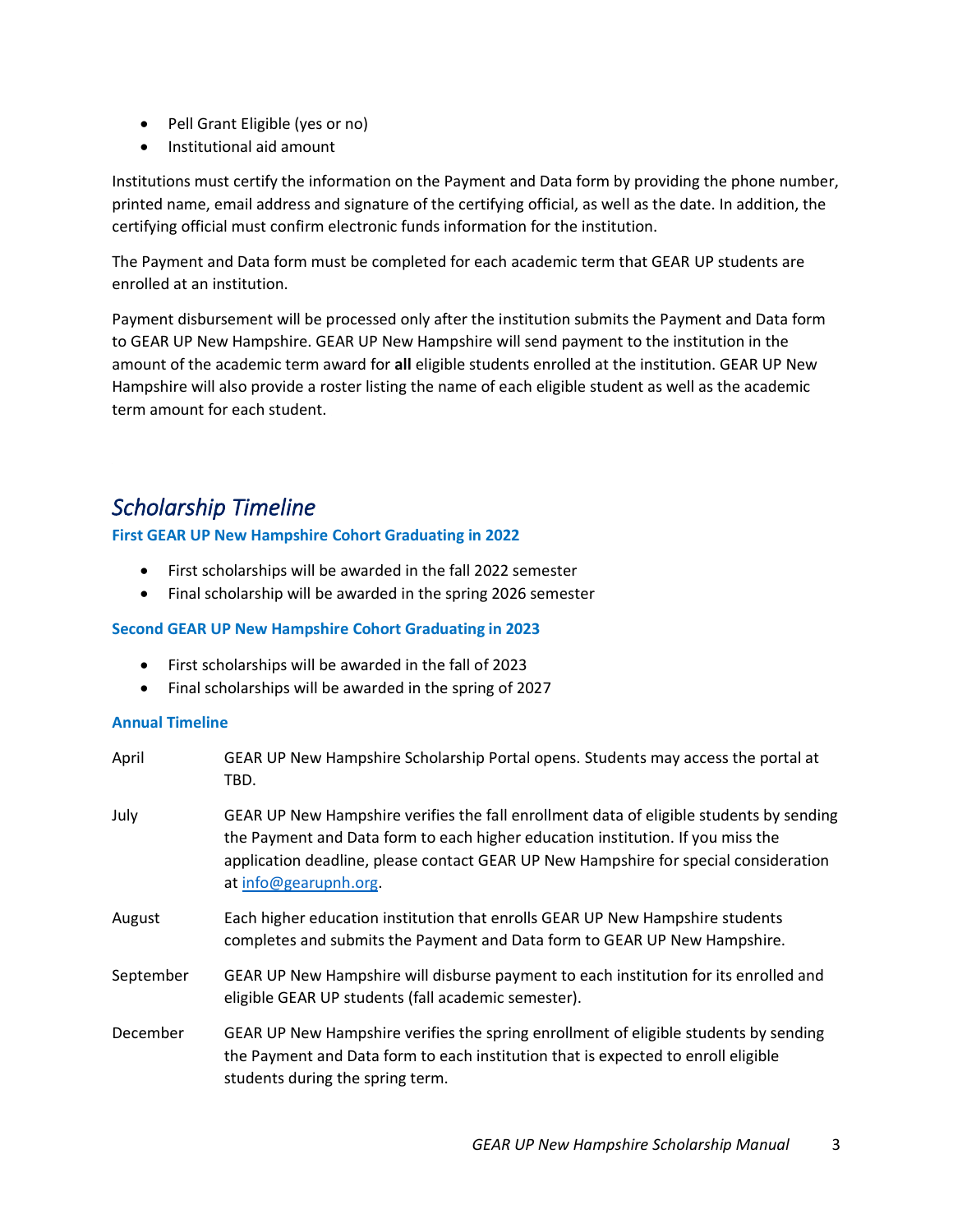| January | Each higher education institution that enrolls GEAR UP New Hampshire students<br>completes and submits the Payment and Data form to GEAR UP New Hampshire. GEAR<br>UP New Hampshire will disburse payment to each institution for enrolled and eligible<br>students (spring academic semester).  |
|---------|--------------------------------------------------------------------------------------------------------------------------------------------------------------------------------------------------------------------------------------------------------------------------------------------------|
| March   | Students who plan to enroll over the summer submit a request for scholarship funds to<br><b>GEAR UP New Hampshire.</b>                                                                                                                                                                           |
| May     | GEAR UP New Hampshire verifies the summer enrollment of eligible students by sending<br>the Payment and Data form to each institution that is enrolling eligible students during<br>the summer term.                                                                                             |
| June    | Each higher education institution that enrolls GEAR UP New Hampshire students<br>completes and submits the Payment and Data form to GEAR UP New Hampshire. GEAR<br>UP New Hampshire will disburse payments to each institution for its enrolled and<br>eligible students (summer academic term). |

# <span id="page-4-0"></span>*Scholarship Frequently Asked Questions*

**1. What is a GEAR UP New Hampshire Scholarship?**

A GEAR Up New Hampshire Scholarship is a type of financial aid to help eligible students pay for post-secondary education. The GEAR UP New Hampshire Scholarship does not need to be repaid. The funding may be used to pay for college tuition, room and board, books, and other college related expenses.

# **2. Who is eligible to receive a GEAR UP New Hampshire Scholarship?**

- $\circ$  Must have participated in GEAR UP activities as a cohort student of one of GEAR UP New Hampshire designated partner schools; Stewartstown Community School, Colebrook Academy, Pittsburg School (High), Franklin High School, Franklin Middle School, Claremont Middle School, Stevens High School, Berlin Middle School, Berlin Senior High School, Whitefield Elementary School, White Mountains Regional High School, Lisbon Regional School, Laconia High School, and Laconia Middle School.
- $\circ$  To be considered a cohort student, students must be in the eligible grade level, 7<sup>th</sup> and 8 th grade, starting with the academic year 2017-2018.
- $\circ$  Any additional students who are the same grade level of students in cohort and begin attending the school at which the cohort began to receive GEAR UP services are eligible.
- o Possession of a high school diploma or state recognized equivalent.
- o Scholarships will only be awarded to students that are pursuing first time undergraduate degrees. This include certificates that are stackable leading to an associate's degree, associates degrees, and bachelor's degrees.
- o Be less than 22 years old when first awarded the scholarship.
- o Accepted into or enrolled in a program of undergraduate instruction at an institution of higher education located within New Hampshire's borders.
- o Be a U.S. citizen, permanent resident, or approved refugee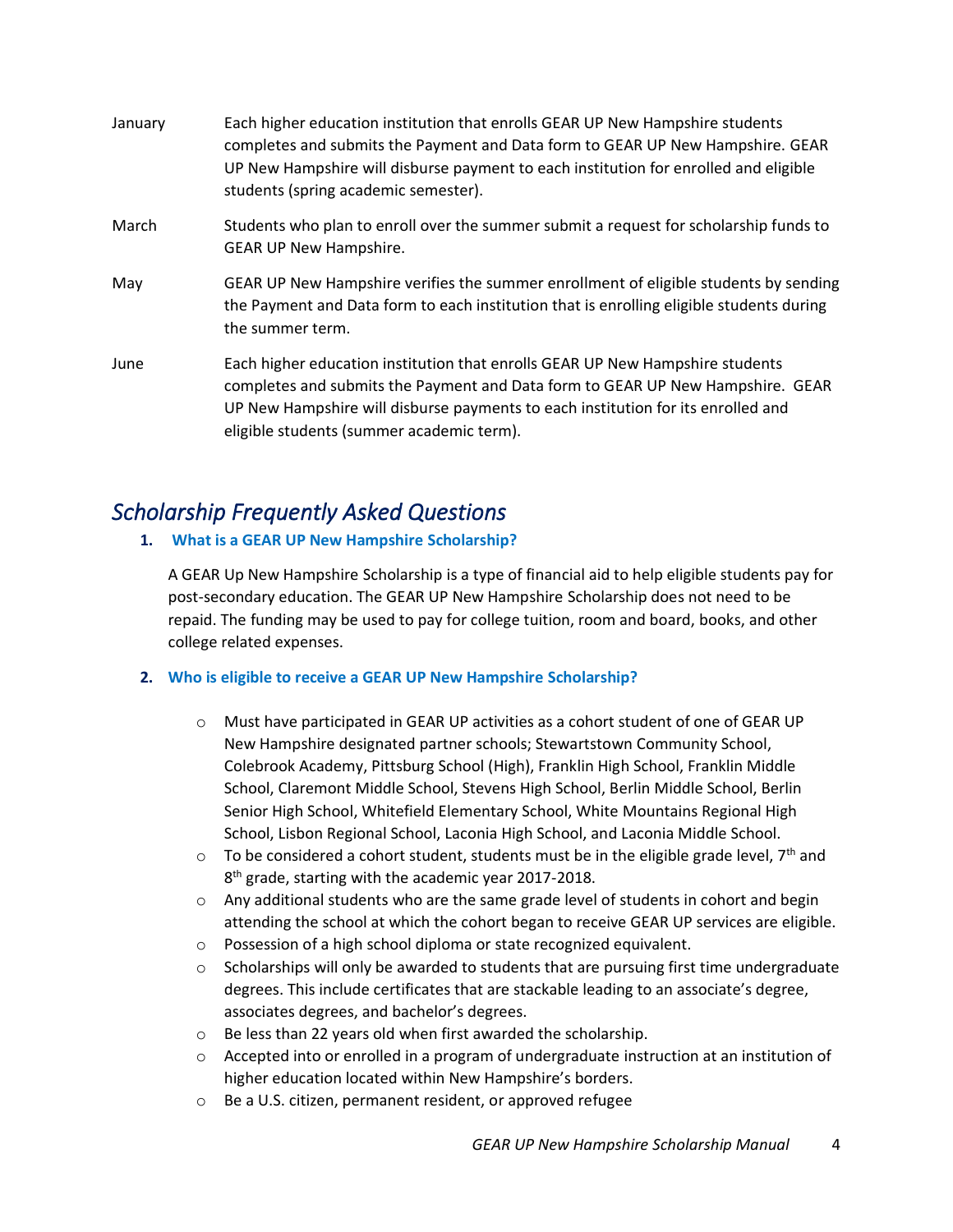#### **3. How do students apply?**

Eligible students must apply online using the GEAR UP New Hampshire Scholarship Portal on the Kaleidoscope platform. Once the application is submitted, GEAR UP New Hampshire will contact the application's higher education institution. Pending verification of eligibility, GEAR UP New Hampshire will send funds directly to the student's higher education institution.

#### **4. Who should I contact if I have questions about the GEAR UP New Hampshire Scholarship?**

MaeAnna Edwards GEAR UP New Hampshire Director of Postsecondary Access and Success [edwards@compactnh.org](mailto:edwards@compactnh.org)

#### **5. How much will the GEAR UP New Hampshire Scholarship be for?**

The exact amount of the scholarship may vary from year to year, as it depends on the number of GEAR UP students who fill out the FAFSA and go to college. In year 1 (2022-2023), we estimate the amount will be approximately \$7,000.

#### **6. Can I go to college outside of New Hampshire and access the GEAR UP New Hampshire Scholarship?**

No. In order to be eligible for the GEAR UP New Hampshire Scholarship you must be enrolled in a program of undergraduate study at an institution of higher education located within New Hampshire's borders.

#### **7. How do I know if my college is eligible?**

In order to be eligible for the GEAR UP New Hampshire Scholarship you must attend a Title IV college. A Title IV college is on that participates in Federal Student Aid programs. You can search for Title IV institutions on the Federal Student Aid website - [https://finaid.org/fafsa/tiv/.](https://finaid.org/fafsa/tiv/)

#### **8. Do I have to do anything besides fill out the FAFSA and submit my information in the GEAR UP New Hampshire Scholarship Portal to be eligible?**

In addition to your college being eligible, you must also be enrolled in a degree or certificate program that is Title IV eligible. **NOTE: If you have any question about whether the program you are interested in is Title IV eligible, you should consult the higher education institution directly.** 

#### **9. How does the money get to my college?**

Money is automatically sent to your college once they confirm that you are enrolled.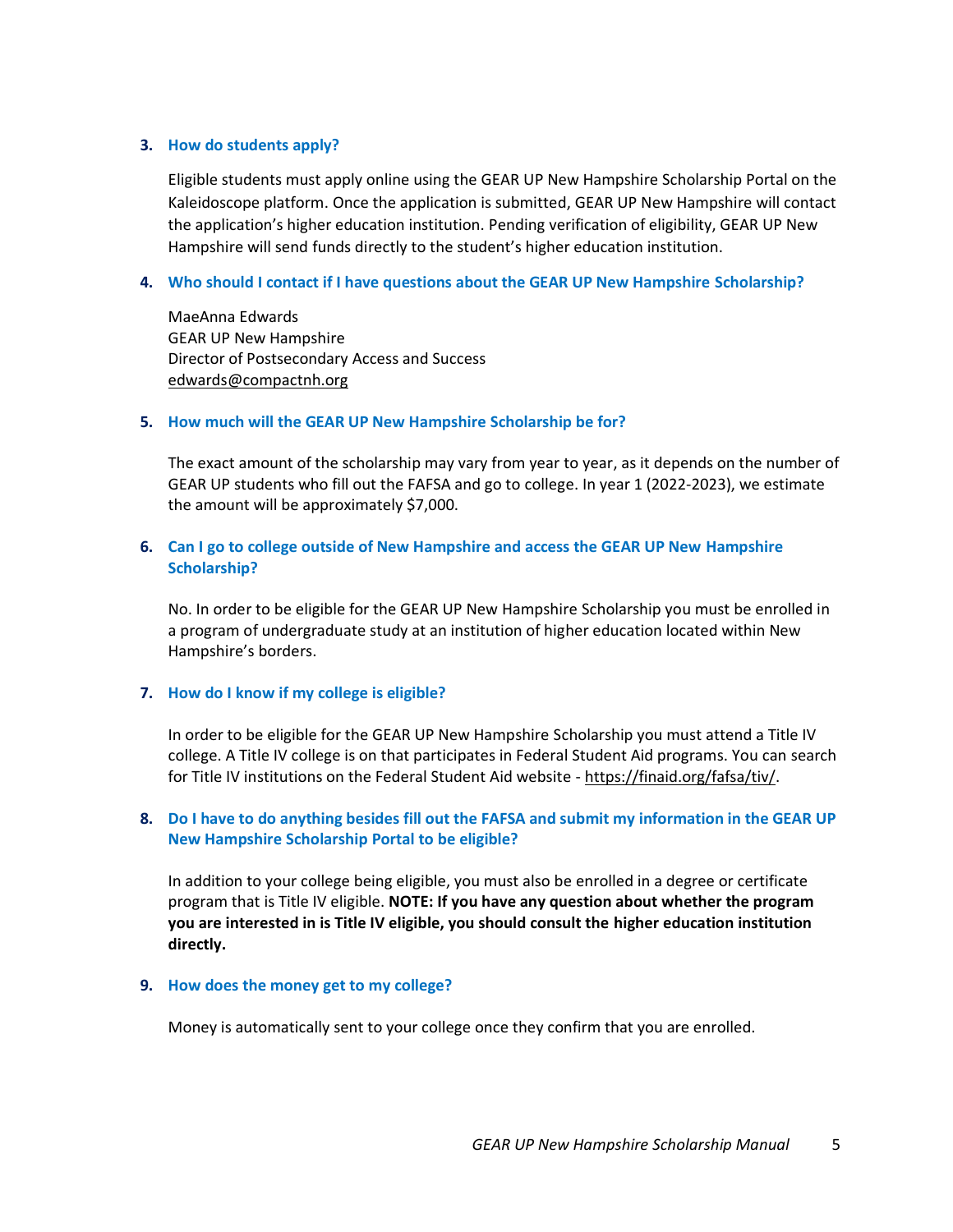#### **10. How can I use the scholarship money?**

The money can be used for tuition and fees, books, supplies, room and board, and personal expenses that are included in your Cost of Attendance. Money will first be applied toward any outstanding balance you have with the college. The amount you receive cannot exceed the cost of attendance at the college you choose to attend – that means the amount of the scholarship, added to the other grants and scholarship you may receive, cannot exceed the total cost of attendance at your higher education institution. The cost of attendance is determined by the college you attend and includes things like transportation, that go beyond tuition and fees.

#### **11. How do I apply for the scholarship a second time?**

You must submit a FAFSA each year and submit your updated information in the GEAR UP New Hampshire Scholarship Portal to be eligible for any additional funds.

## **12. If I don't go to college right away, am I still eligible for the GEAR UP New Hampshire Scholarship?**

You can still use the GEAR UP New Hampshire Scholarship even if you do not go to college right away. The rules of the GEAR UP Scholarship state that you must be under the age of 22 the first time you receive a GEAR UP scholarship. As long as you enroll in college and receive you first GEAR UP New Hampshire Scholarship before you turn 22, you may still be eligible.

#### **13. How long is the GEAR UP New Hampshire Scholarship available?**

The scholarship is open for four years following graduation. For the class of 2022, the last academic year is 2025 – 2026. For the class of 2023, the last academic year is 2026-2027.

#### **14. What if my parents make a lot of money?**

A family's income is not used to determine eligibility for the GEAR UP New Hampshire Scholarship.

#### **15. What if my high school G.P.A. is low?**

High school G.P.A. is not considered when awarding the GEAR UP New Hampshire Scholarship.

#### **16. Can I use the GEAR UP New Hampshire Scholarship for a master's degree/graduate school?**

No. The GEAR UP New Hampshire Scholarship is only for undergraduate students.

#### **17. Can I use the GEAR UP New Hampshire Scholarship if I am going into the military right after high school?**

The GEAR UP New Hampshire Scholarship can only be used to pay for expenses associated with attending college. We cannot award the GEAR UP New Hampshire Scholarship for military service, but you can still be eligible for the GEAR UP New Hampshire Scholarship as long as you enroll in college and receive your first GEAR UP New Hampshire Scholarship before you turn 22,